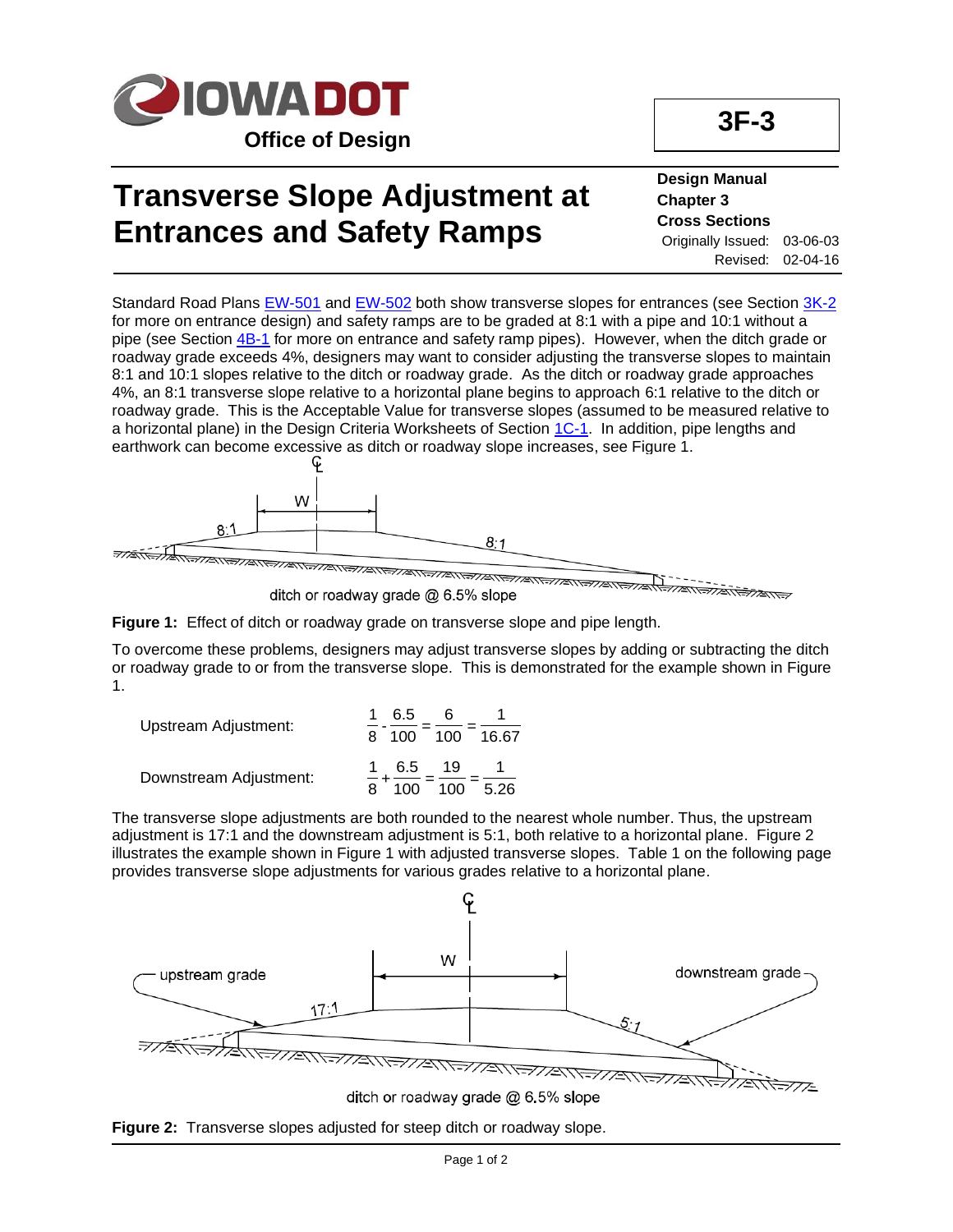| Grade | <b>With Pipe</b>      |                         | <b>Without Pipe</b> |                  |
|-------|-----------------------|-------------------------|---------------------|------------------|
|       | <b>Upstream Grade</b> | <b>Downstream Grade</b> | Upstream grade      | Downstream Grade |
| 4.0%  | 12:1                  | 6:1                     | 17:1                | 7:1              |
| 4.5%  | 13:1                  | 6:1                     | 18:1                | 7:1              |
| 5.0%  | 13:1                  | 6:1                     | 20:1                | 7:1              |
| 5.5%  | 14:1                  | 6:1                     | 22:1                | 6:1              |
| 6.0%  | 15:1                  | 5:1                     | 25:1                | 6:1              |
| 6.5%  | 17:1                  | 5:1                     | 29:1                | 6:1              |
| 7.0%  | 18:1                  | 5:1                     | 33:1                | 6:1              |
| 7.5%  | 20:1                  | 5:1                     | 40:1                | 6:1              |
| 8.0%  | 22:1                  | 5:1                     | 50:1                | 6:1              |

### **Table 1: Adjusted Transverse Slopes for Ditch or Roadway Grades 4% or greater.**

**Note:** Transverse slopes for side roads normally will not need adjustment. The transition from mainline foreslope to side road foreslope (see [EW-503\)](../SRP/IndividualStandards/ew503.pdf) helps to mitigate potential problems for errant vehicles presented by side road transverse slopes steeper than 6:1.

Typically, roadway and ditch slopes closely parallel each other. In situations where they differ, whether to adjust transverse foreslopes relative to the roadway slope or the ditch slope is up to the designer. However, designers may face situations where the choice is limited, for example situations involving excessive ditch slopes, or situations involving roadway slopes that run opposite of ditch slopes. In cases such as these, designers should base their decision to adjust transverse slopes taking in consideration of roadway slope and the practicality of adjusting transverse slopes.

If the designer chooses to adjust the transverse slopes, a modified version of Standard Road Plan [EW-](../SRP/IndividualStandards/ew501.pdf)[501](../SRP/IndividualStandards/ew501.pdf) and/or [EW-502](../SRP/IndividualStandards/ew502.pdf) must be included in the U Sheets (see Section [1F-21\)](01f-21.pdf). The modification should include the addition of a note to construct slope relative to the roadway or ditch grade. Refer to Section [1E-5](01e-05.pdf) for more information on modifying Standard Road Plans.